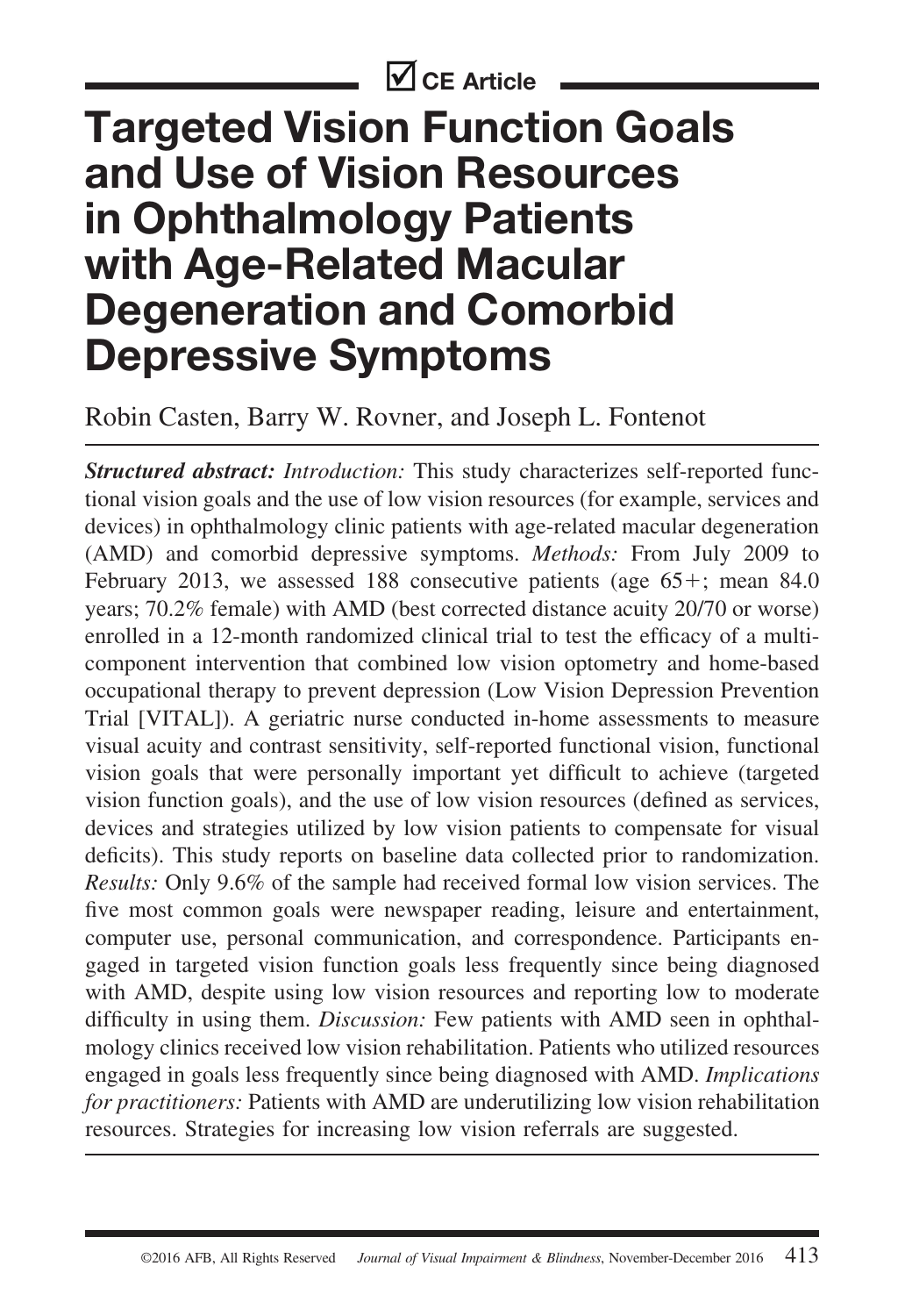

**V**ision loss due to age-related macular degeneration (AMD) is a major source of disability among older adults. Anti-vascular endothelial growth factor (VEGF) treatment has stabilized or improved vision in some patients with neovascular AMD. Despite this revolutionary treatment, many patients continue to experience substantial vision loss, either because they have atrophic disease (for which there is no treatment), or because they have achieved maximal benefit from anti-VEGF treatment (Rosenfeld et al., 2006; Sloan & Hanrahan, 2014). For these patients, low vision rehabilitation is an important option for learning to live more effectively with low vision. Although effects vary, research supports the efficacy of low vision rehabilitation to improve reading speed (Coco-Martín) et al., 2013; Nguyen & Trauzettel-Klosinski, 2009), social engagement (Brunnström, Sörensen, Alsterstad, & Sjöstrand, 2005; Scanlan & Cuddeford, 2004), psychological well-being (Horowitz, Brennan, Reinhardt, & MacMillan, 2006), and activities of daily living (Eklund & Dahlin Ivanoff, 2007; Markowitz, Kent, Schuchard, & Fletcher, 2008; Mc-Cabe, Nason, Demers Turco, Friedman, & Seddon, 2007; Stelmack, Moran, Dean, & Massof, 2007; Stelmack et al., 2008).

Despite the potential benefit of low vision rehabilitation, little is known about the low vision service, device, and strat-

ΙVΙ **EARN CES ONLINE** by answering questions on this article. For more information, visit: <<http://jvib.org/CEs>>.

egy use in AMD patients outside of low vision clinic samples. Such knowledge is important to determine unmet rehabilitation and training needs. In this paper, we describe the use of low vision resources and important vision-related goals that were reported by a sample of patients with AMD who were treated by an ophthalmology clinic.

### **Methods**

#### **SAMPLE**

The sample comprised all participants from the Low Vision Depression Prevention Trial (VITAL). VITAL was a randomized clinical trial to test the efficacy of a multicomponent intervention that combined low vision optometry and home-based occupational therapy to prevent depression in patients with AMD and comorbid subthreshold depressive symptoms. Details of the study are described in Rovner et al. (2014). All participants had two low vision optometry visits and were prescribed low vision devices. After the optometry visits, participants were randomized to behavioral activation (active treatment) or supportive therapy (control treatment). Behavioral activation was delivered by occupational therapists, and is a structured behavioral treatment that aims to increase adaptive behaviors and achieve valued goals. Supportive therapy was delivered by master'slevel counselors, and is a nondirective, psychological treatment that provides emotional support and controls for attention. Both treatments were delivered in participants' homes over six sessions.

We enrolled 188 consecutive participants with AMD (from July 2009 to February 2013) from ophthalmology clinics in Philadelphia, Pennsylvania. Eligibility

This work was supported by National Eye Institute grant U01 EY018819.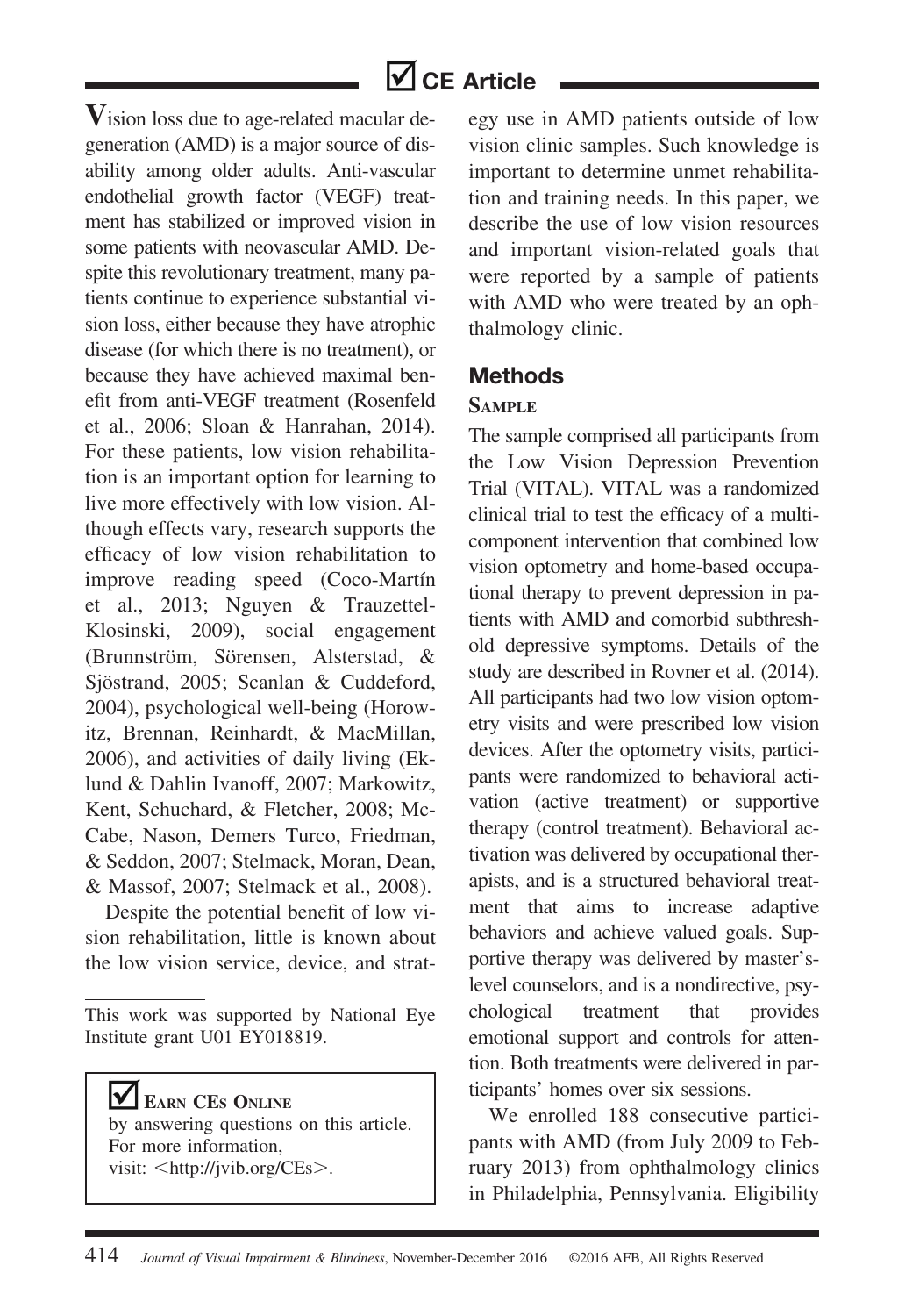criteria were: (1) age 65 years or older; (2) bilateral AMD; (3) best eye corrected visual acuity of 20/70 or worse; (4) five or more anti-VEGF injections if the better eye had neovascular disease (or no injections in the past 3 months); (5) moderate difficulty performing a valued activity; and (6) subthreshold depressive symptoms, defined as a Patient Health Questionnaire-9 (PHQ-9) score of 5 or more (Kroenke, Spitzer, & Williams, 2001), or depressed mood or anhedonia several days per week. We excluded patients with cognitive deficits (assessed by an abbreviated version of the Mini Mental State Exam) (Reischies & Geiselmann, 1997), impending anti-VEGF treatment, current depressive disorder (Diagnostic and Statistical Manual of Mental Disorders [DSM]) (American Psychiatric Association, 1994), or other ophthalmologic disease. Monthly, we reviewed medical charts of consecutive patients to identify those who met eligibility criteria. Recruitment letters were mailed to patients, and were followed by telephone calls to screen for eligibility. All procedures were approved by the Institutional Review Board at Thomas Jefferson University, and adhere to the tenets of the Declaration of Helsinki.

Before randomization, a research nurse visited participants in their homes to obtain informed consent and administer the baseline assessment. The nurse read all questions aloud to participants and recorded their responses. The cross-sectional analysis reported here is based on baseline data.

#### **MEASURES**

### *Demographic and background characteristics*

These included sex, date of birth, marital status, education, and living situation.

#### *Vision*

The nurse assessed best corrected distance acuity and contrast sensitivity using a computerized assessment.

#### *Functional vision*

Self-reported functional vision was assessed with the Massof Activity Inventory (MAI) (Massof et al., 2005). The MAI is an adaptive instrument in which participants were asked to rate the importance and perceived difficulty in performing 50 common goals. For goals rated as being important yet difficult to carry out, participants were asked to rate the difficulty of executing goal-specific tasks. For example, tasks for the goal of reading the newspaper are reading headlines, classified ads, and the weather forecast. After administering the MAI, the assessor read to participants a list of all MAI goals that were rated as being personally important yet difficult to achieve. From this list, participants then identified up to four goals that were of greatest importance to them. The resulting list comprised the targeted vision function goals, and follow-up questions regarding resources used when attempting these goals were asked. The MAI contains questions about the importance and perceived difficulty with driving; however, we did not use the driving questions when formulating participants' targeted vision function goals since the study intervention did not address driving.

#### *Use of resources*

For each targeted vision function goal, participants were asked to list all devices, resources, and strategies they used to address the goal. This was an open-ended question; responses included devices (for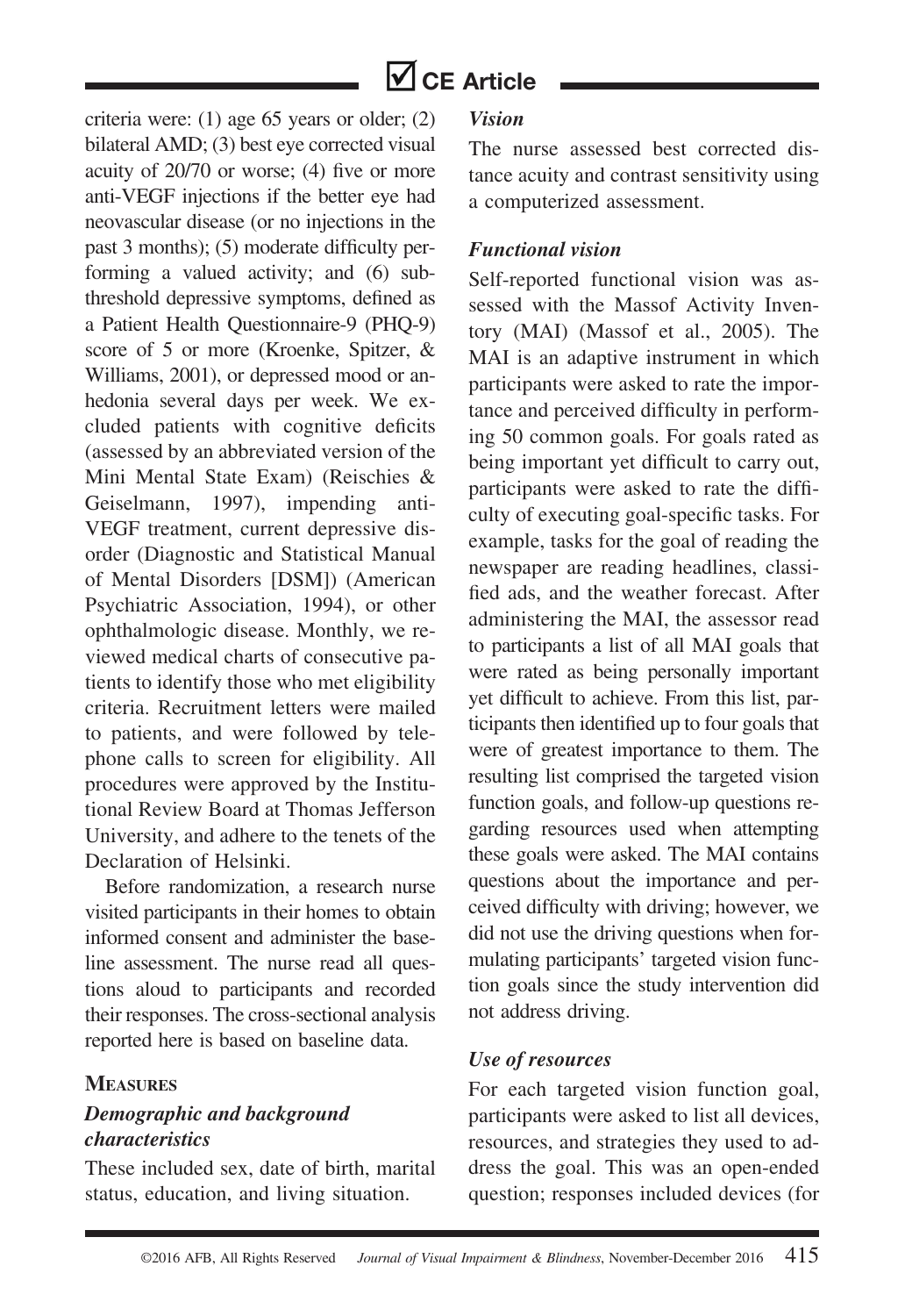instance, a magnifier, a bright light, or an enlarged version of an object), assistance from others, and miscellaneous strategies (such as relying on voice rather than appearance or using a ruler to guide reading). For each resource listed for each of the targeted vision function goals, participants were asked: (1) "How difficult is it to use these resources when performing a goal?" (rated from 1 [extremely] to 4 [not at all]); (2) "Since you have been using these resources, how difficult is it to perform the goal?" (rated from 1 [much more] to 5 [much less]); and (3) "How often do you use these resources to perform or engage in the goal?" (rated from 1 [none of the time] to 4 [every time]). These three questions were only asked of participants who indicated that they used a resource for a particular targeted vision function goal. All participants were asked, "Compared to before you had AMD, how often do you perform the goal?" Responses ranged from 1 (more of the time) to 3 (less of the time). Participants were also asked whether they had ever received any of the following ("yes" or "no"): low vision rehabilitation, mobility training, or residential low vision rehabilitation.

#### **STATISTICAL ANALYSIS**

We first identified the five most commonly chosen targeted vision function goals. For each of these goals, we present the number and percent of participants who: (1) used a resource to engage in the goal; (2) report that using a resource to engage in the goal was "extremely" or "very" difficult; (3) indicated that the goal was "somewhat" or "much less" difficult to carry out when using the resource; (4) used the resource "most" or "every" time that they engaged in the goal; and (5)

engaged in the goal "less frequently" compared to before being diagnosed with AMD. We then present the frequency of participants who used various types of resources for each of the five most commonly selected targeted vision function goals.

### **Results**

The study enrolled 188 participants (female [70.2%]; Caucasian [97.9%]; mean age, 84.0 years  $[SD = 6.8]$ ; mean education 13.3 years  $[SD = 3.0]$ ). The mean best eye distance acuity was .67 (*SD* = .38) (Snellen mean of 20/93 [*SD* = 20/ 48]). The mean best eye log contrast was 1.54 ( $SD = .53$ ). Ninety-one (48.4%) had received anti-VEGF treatment. Eighteen (9.6%) had received low vision rehabilitation; 2 (1%) had residential low vision training; and 3 (1.6%) had mobility training.

The five most common targeted vision function goals (see Table 1) were reading the newspaper (38.3%), leisure and entertainment (35.6%), personal communication (35.6%), correspondence (31.9%), and computer use (21.8%). The corresponding goal-related tasks for each of these five goals are presented in Table 2. Figure 1 presents the percentage of participants who chose the five most commonly selected goals and the resources used for each goal. Resource type was grouped into the following categories: hand-held magnifier; illuminated magnifier; magnifier type not specified; bright or enhanced light; low vision glasses; electronic reading device such as Kindle or closed-circuit television; large objects (for instance, large print books); reliance on others (for example, having someone else pay bills); audio materials (such as audio books); and miscellaneous strategies (for instance, focusing on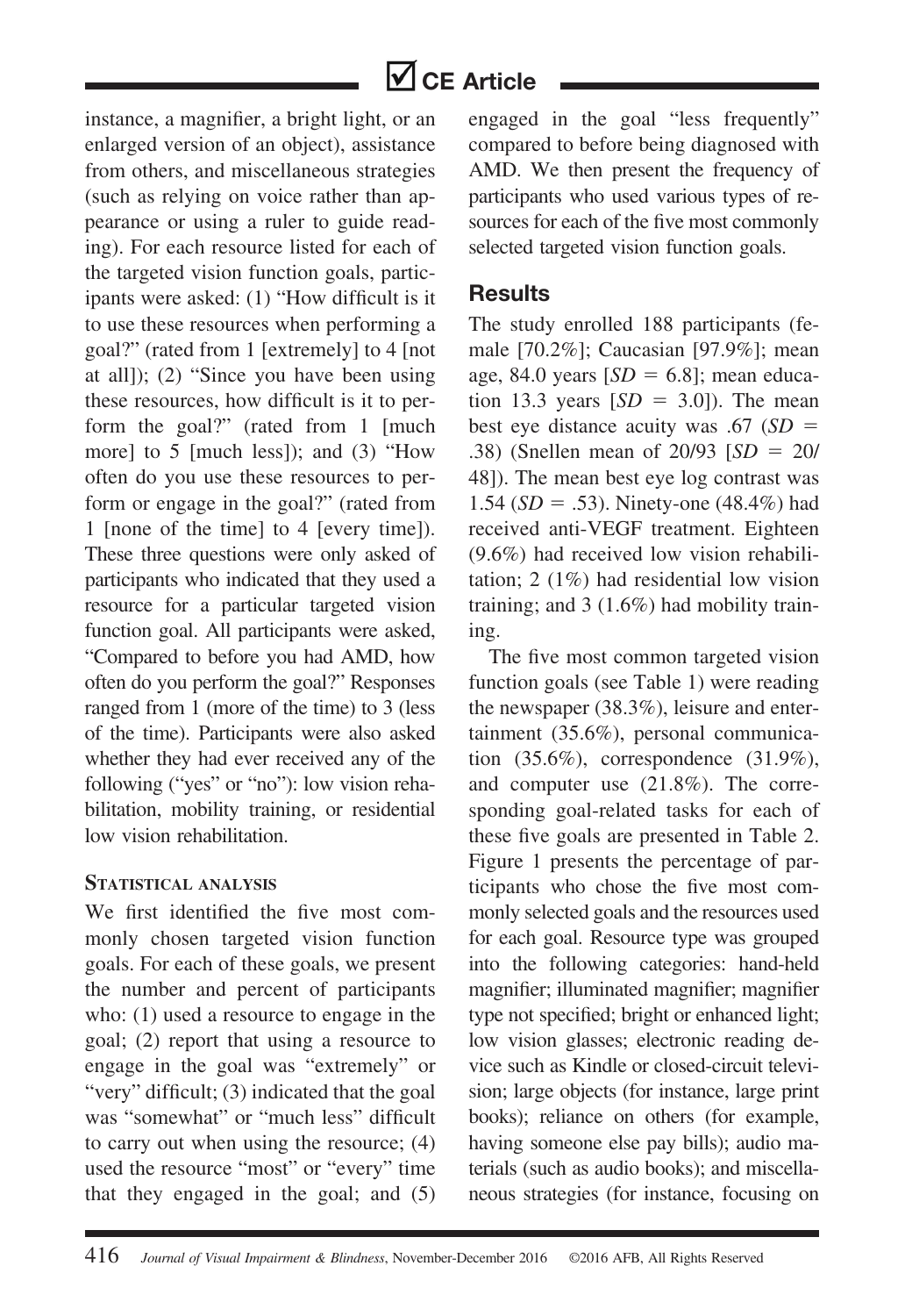

| Table 1                                      |  |  |
|----------------------------------------------|--|--|
| Frequency of targeted vision function goals. |  |  |

| Targeted vision function goal | n  | %    |
|-------------------------------|----|------|
| Reading the newspaper         | 72 | 38.3 |
| Leisure and entertainment     | 67 | 35.6 |
| Personal communication        | 67 | 35.6 |
| Correspondence                | 60 | 31.9 |
| Computer use                  | 41 | 21.8 |
| Shopping                      | 34 | 18.1 |
| Sewing and needlework         | 30 | 16.0 |
| Attending church              | 30 | 16.0 |
| Managing finances             | 26 | 13.8 |
| Travel                        | 25 | 13.3 |
| Using the telephone           | 22 | 11.7 |
| Playing cards and games       | 20 | 10.6 |
| Spectator events              | 14 | 7.4  |
| Gardening and lawn care       | 14 | 7.4  |
| Dining out                    | 14 | 7.4  |
| Knitting or crocheting        | 12 | 6.4  |
| Sports                        | 11 | 5.9  |
| Following the news            | 10 | 5.3  |
| Personal hygiene              | 9  | 4.8  |
| Exercise                      | 9  | 4.8  |
| Recreational baking           | 8  | 4.3  |
| Playing a musical instrument  | 7  | 3.7  |
| Meal preparation              | 6  | 3.2  |

*Note:* Participants selected up to four targeted vision function goals at baseline.  $N = 188$ .

alternative attributes such as voice rather than facial expressions).

In Table 2, for each of the five most common goals, we show the percentage of participants who reported using resources for goal attainment, difficulty using the resource, difficulty executing the goal when using a resource, and frequency of goal engagement compared to before AMD diagnosis. Use of resources was moderately high, ranging from 32.8% of participants who selected personal communication to 73.3% of participants using a resource for correspondence*.* A pattern emerged showing that most participants reported little difficulty using their resources (except for personal communication, where 59% had difficulty), that the goal was less

difficult when using the resource, and that the resource was used often when attempting the goal. Most participants reported engaging in their targeted vision function goals less frequently compared to before the AMD diagnosis (63% of participants who selected using a computer to 92% of those who selected reading the newspaper).

#### **Discussion**

Prior to enrolling in the VITAL study, less than 10% of the sample had ever received low vision services. We previously surveyed 80 ophthalmology patients with AMD and found that only 13% had accessed low vision services (Casten, Maloney, & Rovner, 2005). Although the current sample comprised participants with depressive symptoms, the low vision utilization rate continued to be low. Sunness, Schartz, Thompson, Sjaarda, and Elman (2009) noted that low vision referrals for patients with AMD have decreased since anti-VEGF treatment became standard care. Our results support the presence of low utilization rates.

Despite methodological limitations, research consistently shows that patients benefit from low vision rehabilitation. Although few clinical trials have evaluated its efficacy, studies that assessed patients before and after low vision rehabilitation show improved reading, mobility, and functional ability, and mixed effects for quality of life (Binns et al., 2012; Hooper, Jutai, Strong, & Russell-Minda, 2008). It is disconcerting that in the present sample, only slightly more than half of those whose targeted vision function goal was reading a newspaper were using a resource to do so.

Preservation of daily function is essential for longevity and cognitive function in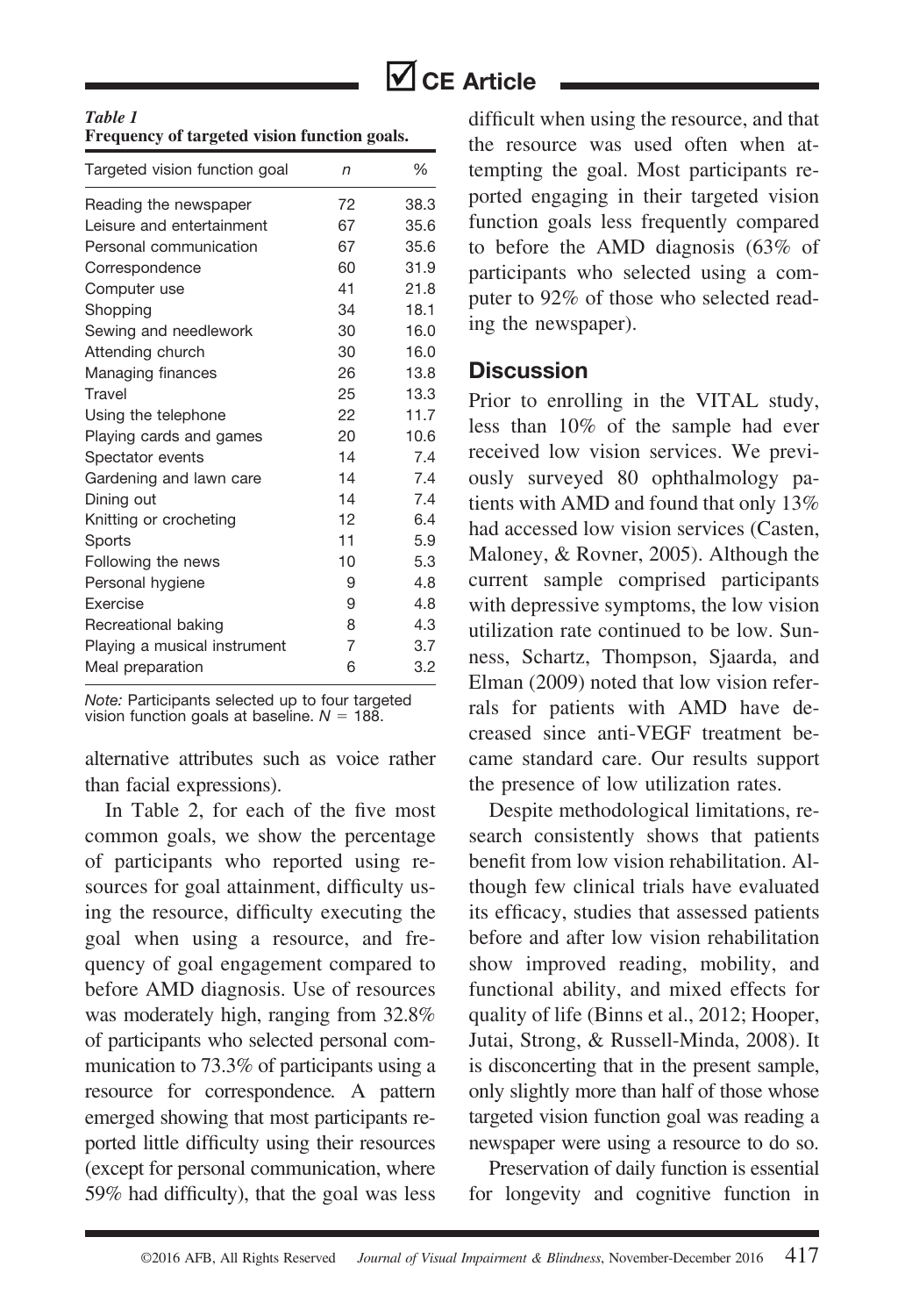

#### *Table 2*

| Resource use for the five most common targeted vision goals.                                                       |            |       |  |  |
|--------------------------------------------------------------------------------------------------------------------|------------|-------|--|--|
| Targeted vision function goals (TVFs)                                                                              | $\sqrt{n}$ | ℅     |  |  |
| TVF: Reading the newspaper ( $n = 72$ ); example tasks: reading headlines,<br>weather, and ads                     |            |       |  |  |
| Use resource to read newspaper                                                                                     | 37         | 51.4  |  |  |
| Extremely or very difficult to use resource ( $n = 37$ )                                                           | 15         | 40.1  |  |  |
| Goal is somewhat or much less difficult when using resource ( $n = 37$ )                                           | 33         | 89.2  |  |  |
| Resource used most or every time when reading newspaper ( $n = 37$ )                                               | 34         | 91.8  |  |  |
| Read newspaper less frequently since AMD ( $n = 72$ )                                                              | 66         | 91.7  |  |  |
| TVF: Computer use ( $n = 41$ ); example tasks: use keyboard, e-mail, use<br>mouse, computer games                  |            |       |  |  |
| Use resource when using computer                                                                                   | 21         | 51.2  |  |  |
| Extremely or very difficult to use resource ( $n = 21$ )                                                           | 4          | 19.0  |  |  |
| Goal is somewhat or much less difficult when using resource ( $n = 21$ )                                           | 21         | 100.0 |  |  |
| Resource used most or every time when using computer ( $n = 21$ )                                                  | 19         | 90.5  |  |  |
| Use computer less frequently since AMD ( $n = 41$ )                                                                | 26         | 63.0  |  |  |
| TVF: Leisure and entertainment ( $n = 67$ ); example tasks: watch television,<br>read for pleasure, games, puzzles |            |       |  |  |
| Use resource when engaging in leisure and entertainment                                                            | 46         | 68.7  |  |  |
| Extremely or very difficult to use resource ( $n = 46$ )                                                           | 19         | 41.3  |  |  |
| Goal is somewhat or much less difficult when using resource ( $n = 46$ )                                           | 44         | 95.7  |  |  |
| Resource used most or every time for leisure and entertainment ( $n = 46$ )                                        | 41         | 89.1  |  |  |
| Engage in leisure and entertainment less frequently since AMD ( $n = 67$ )                                         | 60         | 89.6  |  |  |
| TVF: Correspondence ( $n = 60$ ); example tasks: read mail, e-mail, sign name,<br>write letters                    |            |       |  |  |
| Use resource when corresponding                                                                                    | 44         | 73.3  |  |  |
| Extremely or very difficult to use resource ( $n = 44$ )                                                           | 13         | 29.5  |  |  |
| Goal is somewhat or much less difficult when using resource ( $n = 44$ )                                           | 42         | 95.4  |  |  |
| Resource used most or every time for correspondence ( $n = 44$ )                                                   | 39         | 88.6  |  |  |
| Corresponding less frequently since AMD ( $n = 60$ )                                                               | 45         | 75.0  |  |  |
| TVF: Personal communication ( $n = 67$ ); example tasks: understand people,<br>read facial expressions             |            |       |  |  |
| Use resource when communicating                                                                                    | 22         | 32.8  |  |  |
| Extremely or very difficult to use resource ( $n = 22$ )                                                           | 13         | 59.0  |  |  |
| Goal is somewhat or much less difficult when using resource ( $n = 22$ )                                           | 22         | 100.0 |  |  |
| Resource used most or every time for communicating ( $n = 22$ )                                                    | 15         | 68.2  |  |  |
| Communicating less frequently since AMD ( $n = 67$ )                                                               | 61         | 91.0  |  |  |

*Note:* Follow-up questions were only asked of participants who reported using a resource for a particular goal.

older persons. Declines in instrumental activities of daily living due to vision loss are associated with increased mortality (Christ et al., 2014). We previously reported that patients with AMD who disengage from cognitively, socially, or physically stimulating activities are at risk for cognitive decline (Rovner, Casten, Leiby, & Tasman, 2009). Each of the five most commonly selected

targeted vision function goals identified in this study is essential for either living independently or for continued engagement in leisure and social pursuits. Despite the availability of low vision rehabilitation to sustain these goals at the maximal possible level, few participants accessed indicated using the services, potentially increasing the risk of aversive health outcomes.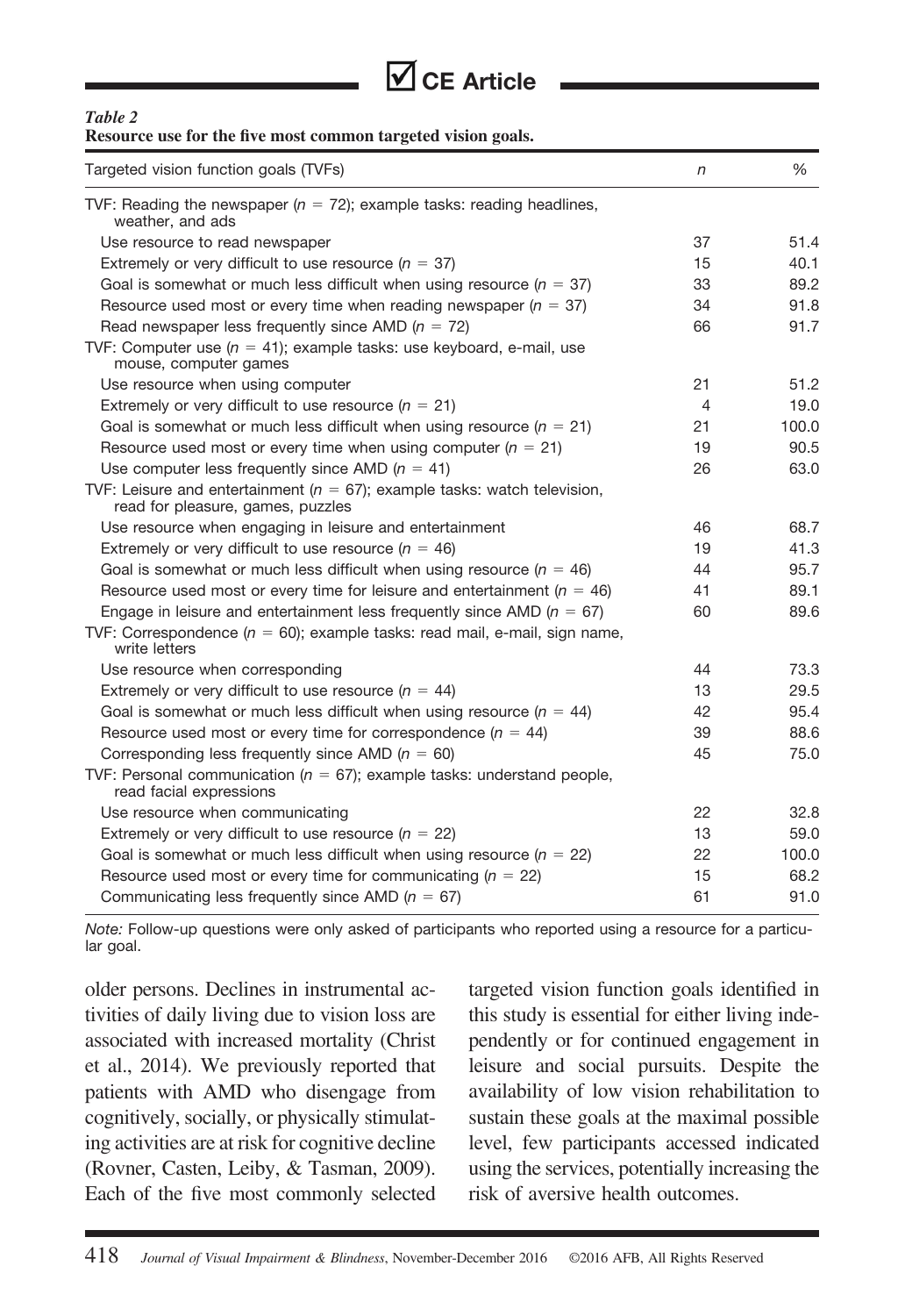

*Figure 1.* Percent of participants who used various types of resources by targeted vision function goal (*N* = 188). *Note:* Reading device examples include Kindle, CCTV, and iPad. Strategy examples include Identifying people by voice or shape, moving material closer to read, enlarging font on computer, and using a ruler to read. Examples of large objects include large print books, large print puzzles, et cetera.

There were no demographic or clinical characteristics in our sample that would have precluded participation in low vision rehabilitation. In fact, our sample mirrors those of typical users of low vision services in the United States (that is, aged 65 years or older, with mild depressive symptoms, and AMD as the primary cause of vision loss) (Goldstein et al., 2012; Overbury & Wittich, 2011; Owsley, McGwin, Lee, Wasserman, & Searcey, 2009).

All participants had subthreshold depressive symptoms, which are common in patients with AMD (Brody et al., 2001; Evans, Fletcher, & Wormald, 2007; Goldstein et al., 2012; Horowitz, Reinhardt, & Kennedy, 2005; Jones, Rovner, Crews, & Danielson, 2009; Overbury & Wittich, 2011; Owsley et al., 2009; Rovner & Ganguli, 1998). Nevertheless, our findings may not generalize to populations that have no depressive symptoms. There is a low likelihood, however, that depression exerts a large effect on service access

and uptake, as the prevalence of depression or psychological issues in low vision rehabilitation samples ranges from about 14% to 45% (Goldstein et al., 2012; Owsley et al., 2009).

Our data showed a general pattern in which participants engaged in targeted vision function goals less often after they developed AMD. This pattern of activity disengagement is apparent despite frequent use of resources when attempting the goal, and low to moderate difficulty in using resources. It is possible that despite relative ease in using resources, task engagement continues to be difficult, thus explaining lower task frequency after being diagnosed with AMD. Only about 10% of the participants reported that they had ever received formal low vision rehabilitation, suggesting that most of the resources were self-selected. It is therefore possible that participants were using suboptimal resource(s) like incorrect magnification. Rates of activity engagement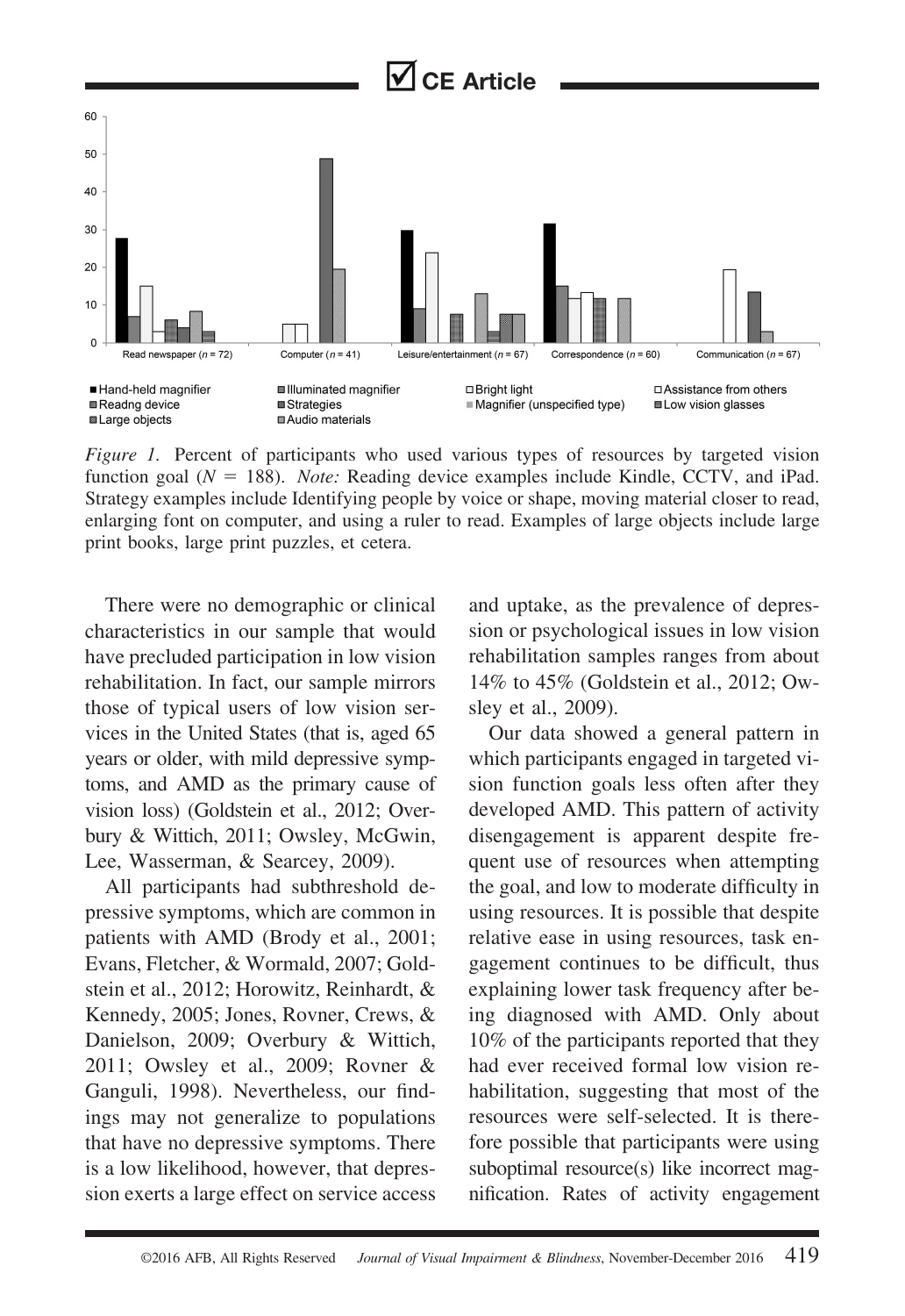may be higher in patients who utilize expert-recommended resources or who are taught appropriate strategies for maximizing function. Research shows that consultation with low vision experts is essential for the acquisition, integration, and continued use of low vision assistive devices (Copolillo & Teitelman, 2005). Furthermore, patients with AMD perceived their prescribed devices or aids as being valuable in the continuation of reading and tasks of daily living, and most used them regularly (Brown, Goldstein, Chan, Massof, & Ramulu, 2014; Eklund & Dahlin Ivanoff, 2006; Reeves, Harper, & Russell, 2004). Other research demonstrates high use of low vision devices after receiving rehabilitation among individuals who did not have AMD (Watson, De l'Aune, Long, Maino, & Stelmack, 1997; Watson, De l'Aune, Stelmack, Maino, & Long, 1997).

Few studies have surveyed the use of low vision resources and self-reported functional concerns in patients with AMD who attended ophthalmology clinics. Brown et al. (2014) documented rehabilitation needs in a large sample of low vision rehabilitation users, over half of whom had macular disease. Our findings complement this research by presenting the prevalence of vision-related functional deficits and high rates of service underutilization in individuals who are not receiving rehabilitation.

Strengths of the study include systematic recruitment and rigorous methods for assessing targeted vision function goals. We used an open-ended format to measure the use of resources. Imposing a forced-choice format may have resulted in underestimates of use (for instance, participants may have been unfamiliar with particular terminology). Other research supports an open-ended format to collect these types of data (Brown et al., 2014; Lamoureux et al., 2007).

The major limitation of our study is that the sample may not be generalizable to all patients with AMD for three reasons. First, approximately half of the sample had wet AMD, whereas only about 10% of the AMD population has neovascular disease. Second, participants volunteered to be in a study that required substantial effort and time. We were not able to obtain resource-use data on comparable patients who declined participation. Third, all participants had subthreshold depressive symptoms, which may have reduced motivation to pursue low vision rehabilitation or use devices. On the other hand, we excluded patients with more severe depressive disorders who would be less likely to access low vision services; thus, our data may overestimate the use of resources. Also, we were not able to determine the number of participants who were referred for low vision services but chose not to follow through, nor did we measure reasons for nonutilization. Overbury and Wittich's (2011) study of Canadian ophthalmology patients with AMD found that 21% who were referred for low vision services did not follow through. We expect a higher rate in the United States because of the out-of-pocket expenses associated with rehabilitation. Another limitation relates to the methodology for assessing frequency of and difficulty in using resources. These questions have not been validated in other samples. In addition, we did not assess driving as a potential targeted vision function goal. Brown et al.'s (2014) study showed that next to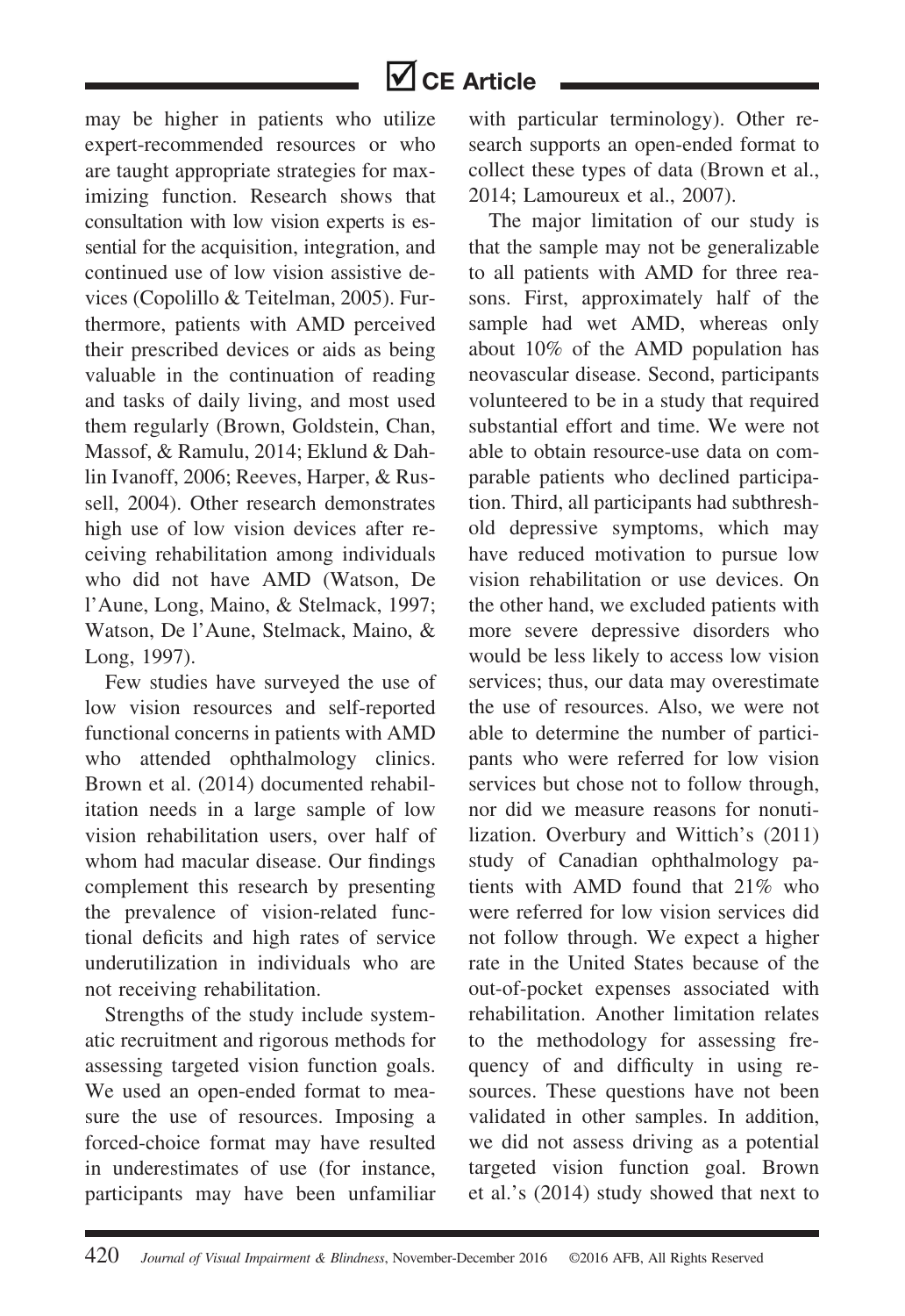problems with reading, problems with driving are a major complaint (albeit less so among older patients) in a sample of individuals with low vision. Also, the targeted vision function goals were selected on the basis of both perceived difficulty and importance, and thus our data do not address the use of resources for unimportant or low-difficulty goals. In addition, this study is cross-sectional, which limits our ability to interpret relationships between the individuals who used resources and those who did not for particular targeted vision function goals. Finally, due to the small number of participants who used specific resources, we were unable to discern differences among them.

With the aging of the population, the number of older adults with impaired vision will increase, and thus the need for low vision rehabilitation will increase as well. Following the recommendations of Wahl (2013), maintaining social and cognitive engagement and psychological well-being are critical to preserving function. As vision declines, competency in these domains often follows suit. Wahl (2013) suggests an "age-related psychoophthalmology" model in which multidisciplinary teams address the cognitive, social, emotional, functional, and everyday living needs of patients with AMD. Our findings demonstrate that these needs are not being met.

### **Implications for practitioners**

Low resource use rates among people with low vision persist despite recent advances in availability and technology. One of the major causes of this lack of utilization of resources is the failure of ophthalmologists to increase patient awareness, which may reflect limited understanding on

the part of ophthalmologists of the effect of even mild vision impairment on typical daily activities. Ophthalmologists do not regard vision loss with the same gravity as do their patients (Brown, Brown, & Sharma, 2000).

Other reasons for the lack of referrals to low vision rehabilitation services may include lack of emotional or financial reward to the physician, who may not want to tell patients that there is no immediate cure available for their condition. Many ophthalmologists have little time for counseling or referring. Lack of exposure to vision rehabilitation during residency training and inadequate emphasis on the emotional aspects of vision loss also contribute to the problem. Incorporating education about rehabilitation into training may improve awareness and referrals.

Suggestions for increasing referral rates include delegating the task of referral to ophthalmic technicians, who often screen ophthalmology patients. Such referrals can be easily facilitated via field reporting in electronic medical records (or electronic health records) to flag patients with indications of low vision. Electronic health records are being used in some ophthalmology practices to prompt referral to low vision services by flagging and initiating "automatic referral" (A. Free, personal communication, January 12, 2016).

### **References**

- American Psychiatric Association. (1994). *Diagnostic and statistical manual of mental disorders* (4th ed.). Washington, DC: Author.
- Binns, A. M., Bunce, C., Dickinson, C., Harper, R., Tudor-Edwards, R., Woodhouse, M., . . . Margrain, T. H. (2012).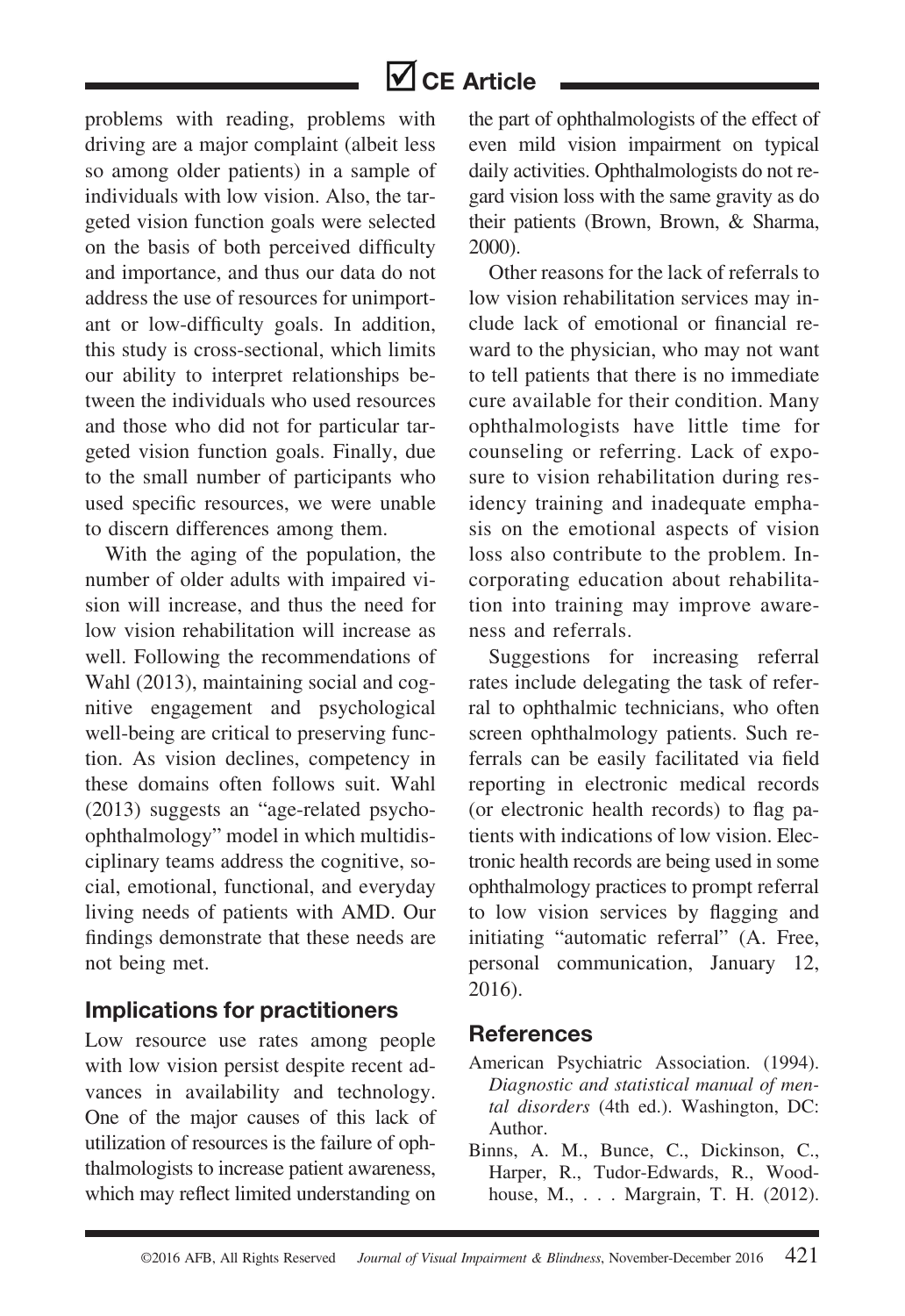

How effective is low vision service provision? A systematic review. *Survey of Ophthalmology, 57*(1), 34 – 65. doi: 0.1016/ j.survophthal.2011.06.006

- Brody, B. L., Gamst, A. C., Williams, R. A., Smith, A. R., Lau, P. W., Dolnak, D.,... Brown, S. I. (2001). Depression, visual acuity, comorbidity, and disability associated with age-related macular degeneration. *Ophthalmology, 108*(10), 1893–1900. doi: 10.1016/S0161-6420(01)00754-0
- Brown, G. C., Brown, M. M., & Sharma, S. (2000). Differences between ophthalmologists' and patients' perception of quality of life associated with macular degeneration. *Canadian Journal of Ophthalmology, 35*(3), 127–133.
- Brown, J. C., Goldstein, J., Chan, T. L., Massof, R., & Ramulu, P. (2014). Characterizing functional complaints in patients seeking outpatient low-vision services in the United States. *Ophthalmology, 121*(8), 1655–1662. doi: 10.1016/j.ophtha.2014.02.030
- Brunnström, G., Sörensen, S., Alsterstad, K., & Sjöstrand, J. (2005). Quality of light and quality of life—The effect of lighting adaptation among people with low vision. *Ophthalmic and Physiological Optics, 24*(4), 274 –280.
- Casten, R. J., Maloney, E. K., & Rovner, B. W. (2005). Knowledge and use of low vision services among persons with agerelated macular degeneration. *Journal of Visual Impairment & Blindness, 99*(11), 720–724.
- Christ, S. L., Zheng, D. D., Swenor, B. K., Lam, B. L., West, S. K., Tannenbaum, S. L., . . . Lee, D. J. (2014). Longitudinal relationships among visual acuity, daily functional status, and mortality—The Salisbury Eye Evaluation Study. *JAMA Ophthalmology, 132*(12), 1400–1406. doi: 10.1001/jamaophthalmol.2014.2847
- Coco-Martín, M. B., Cuadrado-Asensio, R., López-Miguel, A., Mayo-Iscar, A., Maldonado, M. J., & Pastor, J. C. (2013). Design and evaluation of a customized reading rehabilitation program for patients with agerelated macular degeneration. *Ophthalmol-*

*ogy, 120*(1), 151–159. doi: 10.1016/j.ophtha. 2012.07.035

- Copolillo, A., & Teitelman, J. L. (2005). Acquisition and integration of low vision assistive devices: Understanding the decisionmaking process of older adults with low vision. *American Journal of Occupational Therapy, 59*(3), 305–313.
- Eklund, K., & Dahlin Ivanoff, S. (2006). Health education for people with macular degeneration: Learning experiences and the effect on daily occupations. *Canadian Journal of Occupational Therapy, 73*(5), 272–280. doi: 10.2182/cjot.06.004
- Eklund, K., & Dahlin Ivanoff, S. (2007). Low vision, ADL and hearing assistive device use among older persons with visual impairments. *Disability and Rehabilitation: Assistive Technology, 2*(6), 326 –334.
- Evans, J., Fletcher, A. E., & Wormald, R. (2007). Depression and anxiety in visually impaired older people. *Ophthalmology, 114*(2), 283–288. doi: 10.1016/j.ophtha.2006.10.006
- Goldstein,J. E., Massof, R. W., Deremeik,J. T., Braudway S., Jackson, M. L., Kehler, K. B., . . . Sunness, J. S. (2012). Baseline traits of low vision patients served by private outpatient clinical centers in the United States. *Archives of Ophthalmology, 130*(8), 1028 –1037. doi: 10.1001/archophthalmol. 2012.1197
- Hooper, P., Jutai, J. W., Strong, G., & Russell-Minda, E. (2008). Age-related macular degeneration and low-vision rehabilitation: A systematic review. *Canadian Journal of Ophthalmology, 43*(2), 180– 187. doi: 10.3129/i08-001
- Horowitz, A., Brennan, M., Reinhardt, J. P., & MacMillan, T. (2006). The impact of assistive device use on disability and depression among older adults with agerelated vision impairments. *Journal of Gerontololgy: Psychological Sciences and Social Sciences, 61*(5), S274 –S280.
- Horowitz, A., Reinhardt, J. P., & Kennedy, G. J. (2005). Major and subthreshold depression among older adults seeking vision rehabilitation services. *American Journal of Geriatric Psychiatry, 13*(3), 180–187. doi: 10.1176/appi.ajgp.13.3.180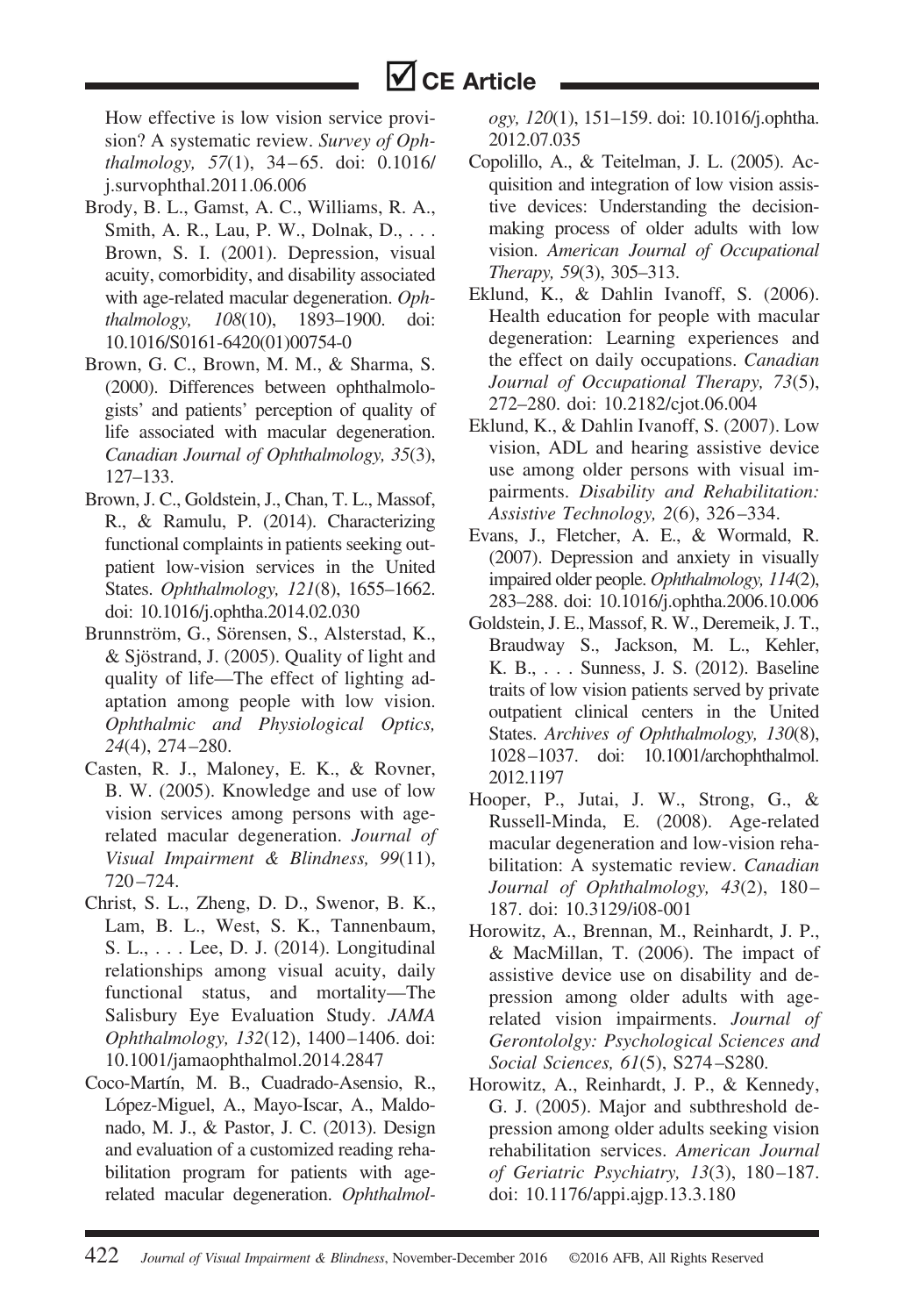- Jones, G., Rovner, B. W., Crews, J., & Danielson, M. (2009). Effects of depressive symptoms on health behavior practices among older adults with vision loss. *Rehabilitation Psychology, 54*(2), 64–172. doi: 10.1037/a0015910
- Kroenke, K., Spitzer, R. L., & Williams, J. B. (2001). The PHQ-9: Validity of a brief depression severity measure. *Journal of General Internal Medicine, 16*(9), 606 – 613. doi: 10.1046/j.1525–1497.2001.016009606.x
- Lamoureux, E. L., Pallant, J. F., Pesudovs, K., Rees, G., Hassell, J. B., & Keeffe, J. E. (2007). The effectiveness of low-vision rehabilitation on participation in daily living and quality of life. *Investigative Ophthalmology & Visual Science, 48*(4), 1476 –1482.
- Markowitz, S. N., Kent, C. K., Schuchard, R. A., & Fletcher, D. C. (2008). Ability to read medication labels improved by participation in a low vision rehabilitation program. *Journal of Visual Impairment & Blindness, 102*(12), 774 –777.
- Massof, R. W., Hsu, C. T., Baker, F. H., Barnett, G. D., Park, W. L., Deremeik, J. T., . . . Epstein, C. (2005). Visual disability variables II: The difficulty of tasks for a sample of low-vision patients. *Archives of Physical Medicine and Rehabilitation, 86*(5), 954–967.
- McCabe, P., Nason, F., Demers Turco, P., Friedman, D., & Seddon, J. M. (2007). Evaluating the effectiveness of a vision rehabilitation intervention using an objective and subjective measure of functional performance. *Ophthalmic Epidemiology, 7*(4), 259 –270. doi: 10.1076/opep.7.4.259.4173
- Nguyen, N. K., & Trauzettel-Klosinski, S. (2009). Effectiveness of magnifying low vision aids in patients with age-related macular degeneration. *Neuro-Ophthalmology, 33*(3), 115–119. doi: 10.1080/01658100902825513
- Overbury, O., & Wittich, W. (2011). Barriers to low vision rehabilitation: The Montreal Barriers Study*. Investigative Ophthalmology and Visual Science, 52*(12), 8933– 8938. doi: 10.1167/iovs.11-8116
- Owsley, C., McGwin, G., Lee, P. P., Wasserman, N., & Searcey, K. (2009). Characteristics of low-vision rehabilitation services

in the United States. *Archives of Ophthalmology, 127*(5), 681– 689. doi: 10.1001/ archophthalmol.2009.55

- Reeves, B., Harper, R. A., & Russell, W. B. (2004). Enhanced low vision rehabilitation for people with age-related macular degeneration: A randomised controlled trial. *British Journal of Ophthalmology, 88*(11), 1443–1449. doi: 10.1136/bjo.2003.037457
- Reischies, F. M., & Geiselmann, B. (1997). Age-related cognitive and vision impairment affecting the detection of dementia syndrome in old age. *British Journal of Psychiatry, 171,* 449–451. doi: 10.1192/ bjp.171.5.449
- Rosenfeld, P., Brown, D. M., Heier, J. S., Boyer, D. S., Kaiser, P. K., Chung, Y., & Kim, R. Y. (2006). Ranibizumab for neovascular age-related macular degeneration. *New England Journal of Medicine, 355*(14), 1419 –1431. doi: 10.1056/NEJMoa054481.
- Rovner, B. W., Casten, R., Hegel, M. T., Massof, R. W., Leiby, B., Ho, A. C., & Tasman, W. S. (2014). Low vision depression prevention trial in age-related macular degeneration: A randomized clinical trial. *Ophthalmology, 121*(11), 2204–2211. doi: 10.1016/j.ophtha.2014.05.002
- Rovner, B. W., Casten, R. J., Leiby, B. E., & Tasman, W. S. (2009). Activity loss is associated with cognitive decline in agerelated macular degeneration. *Alzheimer's and Dementia, 5*(1), 12–17. doi: 10.1016/ j.jalz.2008.06.001
- Rovner, B. W., & Ganguli, M. (1998). Depression and disability associated with impaired vision: The MoVies Project. *Journal of the American Geriatrics Society, 46*(5), 617–619.
- Scanlan, J. M., & Cuddeford, J. E. (2004). Low vision rehabilitation: A comparison of traditional and extended teaching programs. *Journal of Visual Impairment & Blindness*, 98(1), 601–610.
- Sloan, F. A., & Hanrahan, B. W. (2014). The effects of technological advances on outcomes for elderly persons with exudative age-related macular degeneration. *JAMA Ophthalmology, 132*(4), 456 – 463. doi: 10. 1001